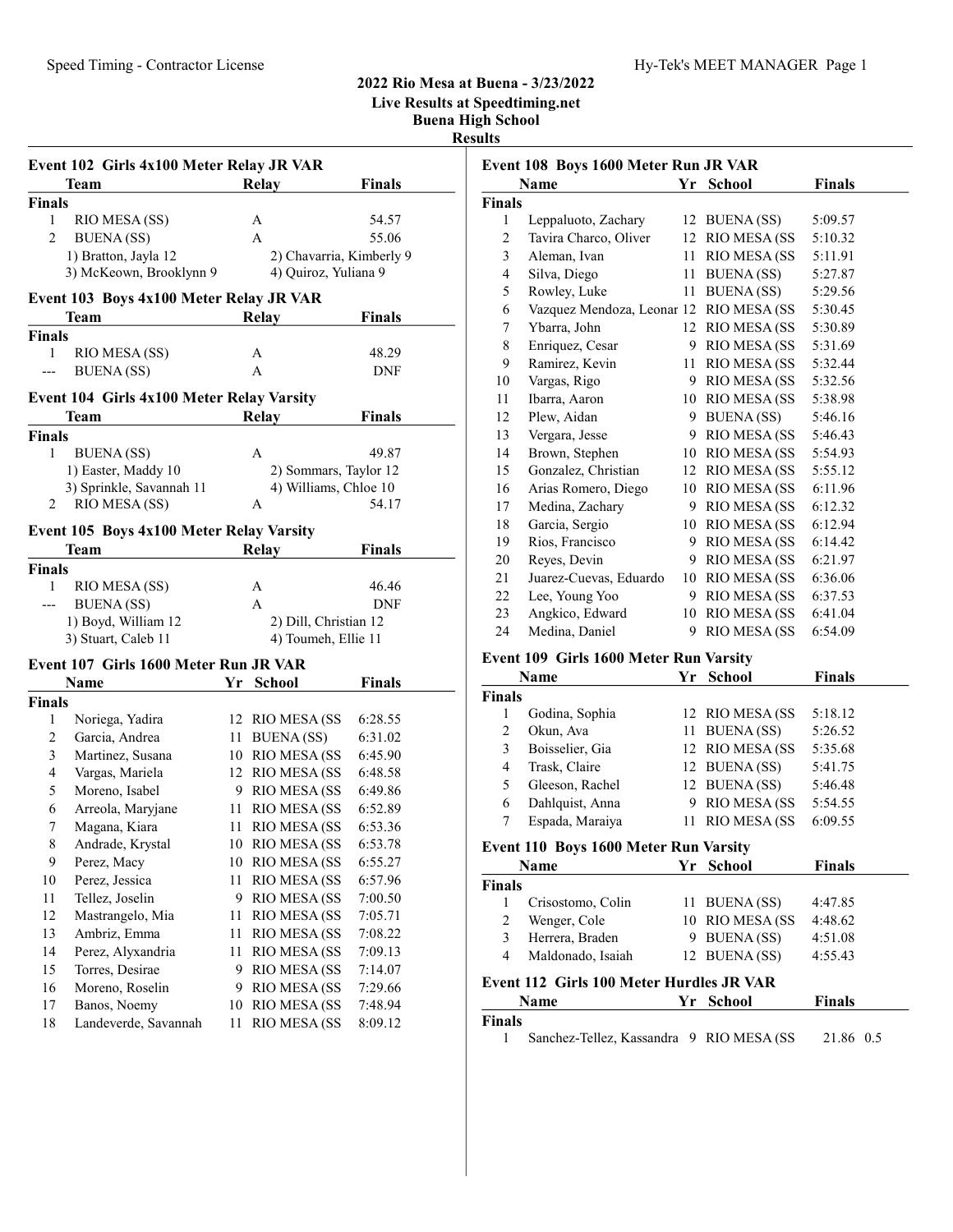#### Buena High School Results Event 113 Girls 100 Meter Hurdles Varsity Name **Finals Finals** Finals 1 Brar-avelar, Zoey 12 BUENA (SS) 16.85 0.5 2 Hernandez, Marissa 12 RIO MESA (SS 18.77 0.5 3 20.95 0.5 Stock, Bella 11 RIO MESA (SS 4 Oliveros, Julissa 11 BUENA (SS) 21.92 0.5 Event 114 Boys 110 Meter Hurdles JR VAR Name **Finals President School Finals** Finals 1 Pham, Tyler 9 BUENA (SS) 19.35 1.7 2 Hoff, Tyler 9 BUENA (SS) 19.76 1.7 Event 115 Boys 110 Meter Hurdles Varsity Name **Finals Property Property Property Property Property Property Property Property Property Property Property Property Property Property Property Property Property Property Property** Finals 1 Guenther, Colin 11 BUENA (SS) 16.32 1.7 2 Daniel, Maxwell 10 BUENA (SS) 16.62 1.7 3 Lyons, Xzavier 12 RIO MESA (SS 17.95 1.7 4 DeLeon, Justin 10 RIO MESA (SS 20.43 1.7 Event 117 Girls 400 Meter Dash JR VAR Name  $Yr$  School Finals Finals 1 Espinoza Suarez, Reagan 9 BUENA (SS) 67.55 2 Colin, Desirae 10 BUENA (SS) 69.98 3 Cortes, Valentina 10 RIO MESA (SS 71.70 4 Arroyo, Alexis 11 RIO MESA (SS 74.09 5 Martinez, Isabelle 11 RIO MESA (SS 75.35 6 Moya, Anissa 11 RIO MESA (SS 75.57 7 Pelayo, Mayrani 9 RIO MESA (SS 75.61 8 Loera, Klarissa 10 RIO MESA (SS 76.57 9 Cervantes, Casey 10 RIO MESA (SS 1:22.63) 10 Rojas, Sofia 10 RIO MESA (SS 1:29.83 11 De Jesus, Julianna 11 RIO MESA (SS 1:31.43 12 Niday, Lola 9 RIO MESA (SS 1:34.78 Event 118 Boys 400 Meter Dash JR VAR Name **Finals President School Finals** Finals 1 Jimenez, Joshua 9 BUENA (SS) 57.47 2 Gleason, John 10 RIO MESA (SS 59.80 3 Sap, Ethan 9 BUENA (SS) 60.85 4 Basil, JohnPeter 9 RIO MESA (SS 62.63 5 Morillon, Nicholas 10 RIO MESA (SS 64.25 6 65.25 Loera, Nicholas 11 RIO MESA (SS 7 Machado, Payton 9 RIO MESA (SS 66.37 8 Martinez, Brian 10 RIO MESA (SS 66.66 9 Troncoso, Nico 9 RIO MESA (SS 67.41) Event 119 Girls 400 Meter Dash Varsity Name  $Yr$  School Finals Finals 1 Zaiden, Kennedy 11 RIO MESA (SS 61.61)  $\overline{F}$  $\overline{F}$  $\mathbf{F}$

2022 Rio Mesa at Buena - 3/23/2022 Live Results at Speedtiming.net

| 2                       | Sommars, Taylor                              |    | 12 BUENA (SS)       | 63.60         |     |
|-------------------------|----------------------------------------------|----|---------------------|---------------|-----|
| 3                       | Stephenson, Lena                             | 11 | RIO MESA (SS        | 65.33         |     |
| $\overline{\mathbf{4}}$ | Cunningham, Audrey                           |    | 10 BUENA (SS)       | 65.76         |     |
| 5                       | Valdez, Savannah                             | 12 | <b>BUENA</b> (SS)   | 67.17         |     |
| 6                       | Orozco, Isabella                             | 12 | RIO MESA (SS        | 69.68         |     |
|                         | <b>Event 120 Boys 400 Meter Dash Varsity</b> |    |                     |               |     |
|                         | Name                                         | Yr | <b>School</b>       | <b>Finals</b> |     |
| Finals                  |                                              |    |                     |               |     |
| 1                       | Boyd, William                                |    | 12 BUENA (SS)       | 50.59         |     |
| $\overline{c}$          | Wade, Benjamin                               |    | 12 RIO MESA (SS     | 54.51         |     |
| 3                       | Trone, Ethan                                 |    | 12 BUENA (SS)       | 54.85         |     |
| $\overline{4}$          | Mitchell, Elijah                             | 10 | RIO MESA (SS        | 55.43         |     |
|                         |                                              |    |                     |               |     |
|                         | Event 122 Girls 100 Meter Dash JR VAR        |    |                     |               |     |
|                         | Name                                         | Yr | <b>School</b>       | <b>Finals</b> |     |
| Finals                  |                                              |    |                     |               |     |
| 1                       | Chavarria, Kimberly                          |    | 9 BUENA (SS)        | 13.58         | 1.5 |
| $\overline{c}$          | Bratton, Jayla                               | 12 | <b>BUENA</b> (SS)   | 13.78         | 1.5 |
| 3                       | Gonzalez, Clarissa                           |    | 9 RIO MESA (SS      | 13.81         | 1.5 |
| 4                       | Sanchez, Celeste                             |    | 9 RIO MESA (SS      | 13.97 1.5     |     |
| 5                       | Briscoe, Celeste                             |    | 9 BUENA (SS)        | 14.14 1.5     |     |
| 6                       | Arriaga, Isabella                            |    | 9 RIO MESA (SS      | 14.18 1.5     |     |
| 7                       | Quiroz, Yuliana                              |    | 9 BUENA(SS)         | 14.37 1.5     |     |
| 8                       | McKeown, Brooklynn                           |    | 9 BUENA (SS)        | 14.59 1.5     |     |
| 9                       | Youngblood, Jasmine                          |    | 11 RIO MESA (SS     | 14.96 1.5     |     |
| 10                      | Diaz, Valeria                                |    | 10 BUENA (SS)       | 15.05 1.5     |     |
| 11                      | Fitzgerald, Brigit                           | 9  | <b>BUENA(SS)</b>    | 15.06 1.5     |     |
| 12                      | Tinoco, Genesis                              | 12 | RIO MESA (SS        | 15.91         | 1.5 |
|                         | Event 123 Boys 100 Meter Dash JR VAR         |    |                     |               |     |
|                         | Name                                         | Yr | <b>School</b>       | <b>Finals</b> |     |
| Finals                  |                                              |    |                     |               |     |
| 1                       | Castaneda, Damian                            | 11 | <b>RIO MESA (SS</b> | 12.00         | 1.0 |
| $\boldsymbol{2}$        | Soliza, Elijah                               |    | 12 RIO MESA (SS     | 12.10         | 1.0 |
| 3                       | Cahilig, Clyde                               |    | 10 BUENA (SS)       | 12.26 1.0     |     |
| $\overline{\mathbf{4}}$ | Jackson, Jaylon                              |    | 10 RIO MESA (SS     | 12.42 1.0     |     |
| 5                       | Scalfaro, Ethan                              | 11 | <b>BUENA</b> (SS)   | 12.57 1.0     |     |
| 6                       | Hall, Rodney                                 |    | 10 RIO MESA (SS     | 12.62         | 1.0 |
| 7                       | Stiles, Owen                                 | 10 | <b>BUENA</b> (SS)   | 12.67         | 1.0 |
| 8                       | Plahn, Stevie                                | 11 | <b>BUENA</b> (SS)   | 12.71         | 1.0 |
| 9                       | Rosenbaum, Carter                            | 11 | RIO MESA (SS        | 12.80         | 1.0 |
| 10                      | Cox, Donovan                                 | 9  | <b>BUENA</b> (SS)   | 12.87         | 1.0 |
| 11                      | Lopiano, Chuck                               | 11 | <b>BUENA</b> (SS)   | 12.89         | 1.0 |
| 12                      | Carter, Jeakson                              | 9  | <b>BUENA</b> (SS)   | 12.91         | 1.0 |
| 13                      | Machado, Hudson                              | 9. | <b>BUENA</b> (SS)   | 13.11         | 1.0 |
| 14                      | Hoff, Tyler                                  | 9  | <b>BUENA</b> (SS)   | 13.18         | 1.0 |
| 15                      | Ruiz, Jacob                                  | 9  | <b>BUENA</b> (SS)   | 13.47         | 1.0 |
| 16                      | Eberhard, Preston                            | 11 | <b>BUENA</b> (SS)   | 13.56         | 1.0 |
| 17                      | Brunkan, Kaiden                              | 12 | <b>BUENA</b> (SS)   | 14.38         | 1.0 |
| 18                      | Davis, Payne                                 | 10 | <b>BUENA</b> (SS)   | 14.75 1.2     |     |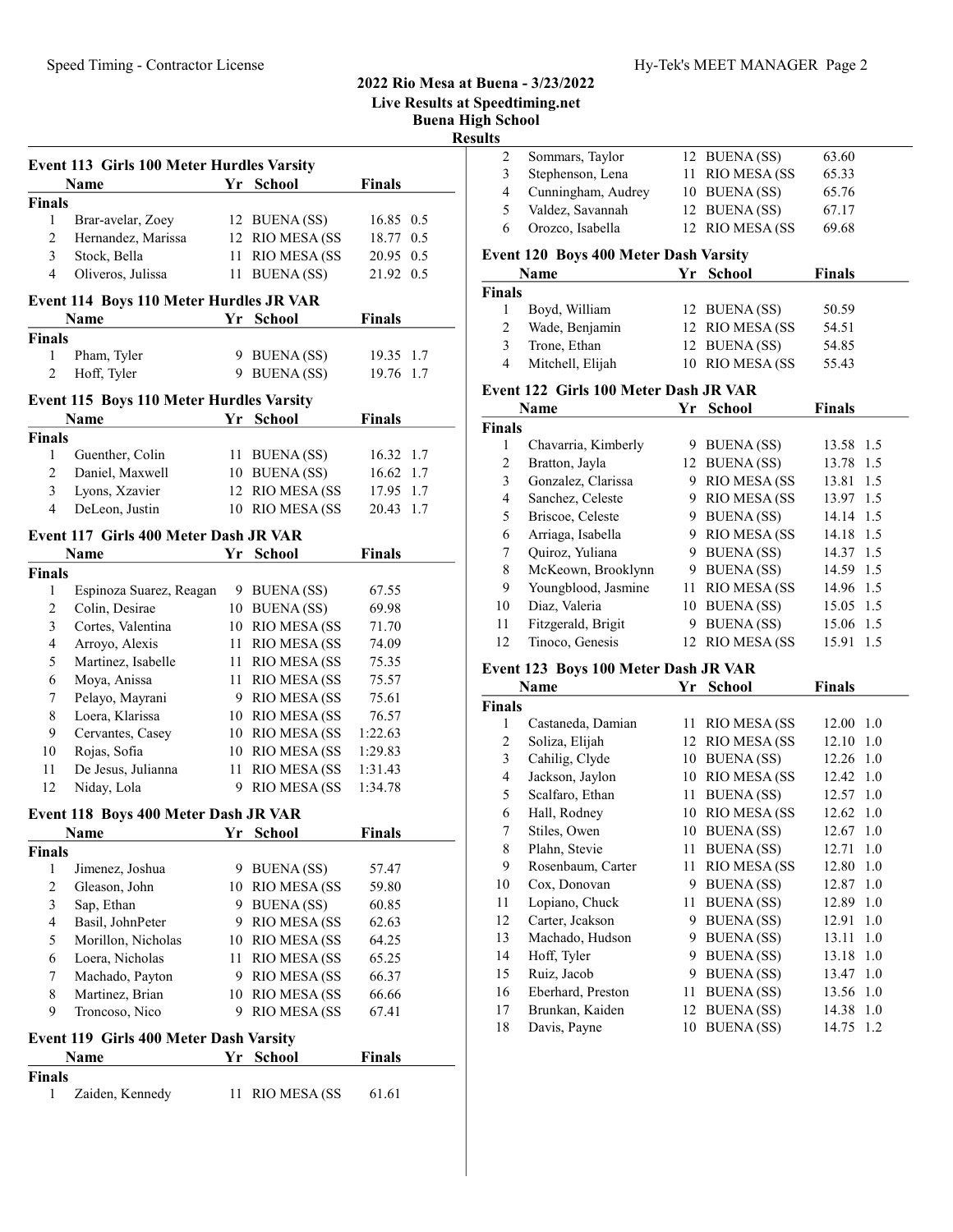# 2022 Rio Mesa at Buena - 3/23/2022 Live Results at Speedtiming.net Buena High School

|                |                                        |    |                     |               | висна підп ∪<br><b>Results</b> |
|----------------|----------------------------------------|----|---------------------|---------------|--------------------------------|
|                | Event 124 Girls 100 Meter Dash Varsity |    |                     |               |                                |
|                | Name                                   |    | Yr School           | Finals        |                                |
| <b>Finals</b>  |                                        |    |                     |               |                                |
| 1              | Easter, Maddy                          |    | 10 BUENA (SS)       | 12.67 1.6     |                                |
| $\sqrt{2}$     | Murphy, Taylor                         |    | 9 BUENA (SS)        | 12.86 1.6     |                                |
| $\overline{c}$ | Williams, Chloe                        |    | 10 BUENA (SS)       | 12.86 1.6     |                                |
| $\overline{4}$ | Alatorre, Alondra                      |    | 12 RIO MESA (SS     | 13.28 1.6     |                                |
| 5              | Wood, Abby                             |    | 11 BUENA (SS)       | 14.05 1.6     |                                |
| 6              | Murphy, Avery                          |    | 9 BUENA (SS)        | 14.12 1.6     |                                |
| 7              | Alonso, Layla                          |    | 11 RIO MESA (SS     | 15.21 1.6     |                                |
| $\,$ 8 $\,$    | Morales, Elyssa                        |    | 12 RIO MESA (SS     | 15.75 0.8     |                                |
|                | Event 125 Boys 100 Meter Dash Varsity  |    |                     |               |                                |
|                | Name                                   |    | Yr School           | <b>Finals</b> |                                |
| <b>Finals</b>  |                                        |    |                     |               |                                |
| 1              | Dill, Christian                        |    | 12 BUENA (SS)       | $11.27 -2.3$  |                                |
| $\overline{c}$ | Murphy, Jacob                          |    | 12 BUENA (SS)       | $11.68 - 2.3$ | $E$ v                          |
| 3              | Chavez, Johnny                         |    | 12 RIO MESA (SS     | $11.96 -2.3$  |                                |
| $\overline{4}$ | Rice, Brandon                          |    | 12 BUENA (SS)       | $12.05 -2.3$  | Fin                            |
| 5              | Thompson, Jeremiah                     |    | 12 RIO MESA (SS     | $12.11 - 2.3$ |                                |
| 6              | Pamarang, Myles                        |    | 12 RIO MESA (SS     | $12.38 - 2.3$ |                                |
|                | Event 127 Girls 800 Meter Run JR VAR   |    |                     |               |                                |
|                | <b>Name</b>                            | Yr | <b>School</b>       | <b>Finals</b> |                                |
| <b>Finals</b>  |                                        |    |                     |               |                                |
| 1              | Dzul, Amaya                            |    | 12 BUENA (SS)       | 2:50.74       | Ev(                            |
| $\mathfrak{2}$ | Vargas, Mariela                        |    | 12 RIO MESA (SS     | 2:55.83       |                                |
| 3              | Andrade, Krystal                       |    | 10 RIO MESA (SS     | 2:57.13       | Fin                            |
| 4              | Turrbiartes, Alexa                     |    | 12 BUENA (SS)       | 2:57.46       |                                |
| 5              | Noriega, Yadira                        |    | 12 RIO MESA (SS     | 3:02.11       |                                |
| 6              | Martinez, Susana                       |    | 10 RIO MESA (SS)    | 3:04.70       |                                |
| 7              | Shilley, Annabelle                     |    | 10 BUENA (SS)       | 3:05.98       |                                |
| 8              | Perez, Macy                            |    | 10 RIO MESA (SS     | 3:07.27       | $E$ v                          |
| 9              | Tellez, Joselin                        |    | 9 RIO MESA (SS      | 3:07.93       |                                |
| 10             | Moreno, Isabel                         |    | 9 RIO MESA (SS      | 3:08.64       | Fin                            |
| 11             | Arreola, Maryjane                      |    | 11 RIO MESA (SS     | 3:11.72       |                                |
| 12             | Perez, Jessica                         |    | 11 RIO MESA (SS     | 3:12.77       |                                |
| 13             | Ambriz, Emma                           | 11 | <b>RIO MESA (SS</b> | 3:14.24       | Ev                             |
| 14             | Mastrangelo, Mia                       |    | 11 RIO MESA (SS     | 3:14.25       |                                |
| 15             | Torres, Desirae                        | 9. | <b>RIO MESA (SS</b> | 3:15.06       | Fin                            |
| 16             | Landeverde, Savannah                   | 11 | <b>RIO MESA (SS</b> | 3:17.73       |                                |
| 17             | Nicely, Laura                          | 10 | <b>BUENA</b> (SS)   | 3:18.14       |                                |
| 18             | Perez, Alyxandria                      | 11 | <b>RIO MESA (SS</b> | 3:19.48       |                                |
| 19             | Gutierrez, Griselda                    | 11 | <b>BUENA</b> (SS)   | 3:27.56       |                                |
| 20             | Gariby, Montserrat                     | 11 | <b>BUENA</b> (SS)   | 3:27.84       |                                |
| 20             | Banos, Noemy                           | 10 | <b>RIO MESA (SS</b> | 3:27.84       | Ev                             |

### Event 128 Boys 800 Meter Run JR VAR

|               | <b>Name</b>                                     | Yr School | <b>Finals</b> |
|---------------|-------------------------------------------------|-----------|---------------|
| <b>Finals</b> |                                                 |           |               |
| $\mathbf{1}$  | Tavira Charco, Oliver 12 RIO MESA (SS 2:20.36   |           |               |
| 2             | Vazquez Mendoza, Leonar 12 RIO MESA (SS 2:24.71 |           |               |

22 Moreno, Roselin 9 RIO MESA (SS 3:27.89 23 Niday, Lola 9 RIO MESA (SS 4:17.08

| н эсноог |                                       |      |              |         |  |
|----------|---------------------------------------|------|--------------|---------|--|
| ılts     |                                       |      |              |         |  |
| 3        | Silva, Diego                          | 11   | BUENA (SS)   | 2:26.55 |  |
| 4        | Vargas, Rigo                          | 9    | RIO MESA (SS | 2:28.48 |  |
| 5        | Enriquez, Cesar                       | 9    | RIO MESA (SS | 2:35.15 |  |
| 6        | Gonzalez, Christian                   | 12   | RIO MESA (SS | 2:40.26 |  |
| 7        | Vergara, Jesse                        | 9    | RIO MESA (SS | 2:41.41 |  |
| 8        | Medina, Zachary                       | 9    | RIO MESA (SS | 2:41.53 |  |
| 9        | Brown, Stephen                        | 10   | RIO MESA (SS | 2:41.78 |  |
| 10       | Reyes, Devin                          | 9    | RIO MESA (SS | 2:43.75 |  |
| 11       | Arias Romero, Diego                   | 10   | RIO MESA (SS | 2:47.60 |  |
| 12       | Angkico, Edward                       | 10   | RIO MESA (SS | 2:49.65 |  |
| 13       | Rios, Francisco                       | 9    | RIO MESA (SS | 2:51.61 |  |
| 14       | Juarez-Cuevas, Eduardo                | 10   | RIO MESA (SS | 2:55.52 |  |
| 15       | Aleman, Erick                         | 9    | RIO MESA (SS | 2:55.84 |  |
| 16       | Lee, Young Yoo                        | 9    | RIO MESA (SS | 2:56.39 |  |
| 17       | Garcia, Sergio                        | 10   | RIO MESA (SS | 3:03.04 |  |
| 18       | Medina, Daniel                        | 9    | RIO MESA (SS | 3:08.67 |  |
|          | Event 129 Girls 800 Meter Run Varsity |      |              |         |  |
|          | Name                                  | Vr - | School       | Finale  |  |

|             | <b>Name</b>     | Yr School        | <b>Finals</b> |  |
|-------------|-----------------|------------------|---------------|--|
| Finals      |                 |                  |               |  |
|             | Godina, Sophia  | 12 RIO MESA (SS) | 2:26.53       |  |
| $2^{\circ}$ | Boisselier, Gia | 12 RIO MESA (SS  | 2:35.58       |  |
| 3           | Mabry, Mckenna  | 11 BUENA (SS)    | 2:40.85       |  |
| 4           | Ramirez, Kaliah | 11 BUENA (SS)    | 2:41.18       |  |

# 5 2:51.82 Espada, Maraiya 11 RIO MESA (SS

#### vent 130 Boys 800 Meter Run Varsity

| Name            | Yr School | <b>Finals</b>                                   |
|-----------------|-----------|-------------------------------------------------|
|                 |           |                                                 |
| Shore, Nik      |           | 2:04.37                                         |
| Torres, Michael |           | 2:06.09                                         |
| Wiggins, Elias  |           | 2:06.52                                         |
|                 |           | 12 BUENA (SS)<br>11 BUENA (SS)<br>12 BUENA (SS) |

# Name Yr School Finals inals 1 65.13 Sanchez-Tellez, Kassandra 9 RIO MESA (SS Event 133 Girls 300 Meter Hurdles Varsity

|        | <b>Name</b>        | Yr School       | <b>Finals</b> |
|--------|--------------------|-----------------|---------------|
| Finals |                    |                 |               |
|        | Brar-avelar, Zoey  | 12 BUENA (SS)   | 49.23         |
|        | Hernandez, Marissa | 12 RIO MESA (SS | 55.79         |
| 3      | Oliveros, Julissa  | 11 BUENA (SS)   | 59.86         |
| 4      | Shannon, Grace     | 12 BUENA (SS)   | 65.36         |
| 5      | Stock, Bella       | 11 RIO MESA (SS | 68.22         |

|        | <b>Name</b>  | Yr School     | <b>Finals</b> |  |
|--------|--------------|---------------|---------------|--|
| Finals |              |               |               |  |
|        | Rowley, Luke | 11 BUENA (SS) | 55.94         |  |
|        | Pham, Tyler  | 9 BUENA (SS)  | 59.99         |  |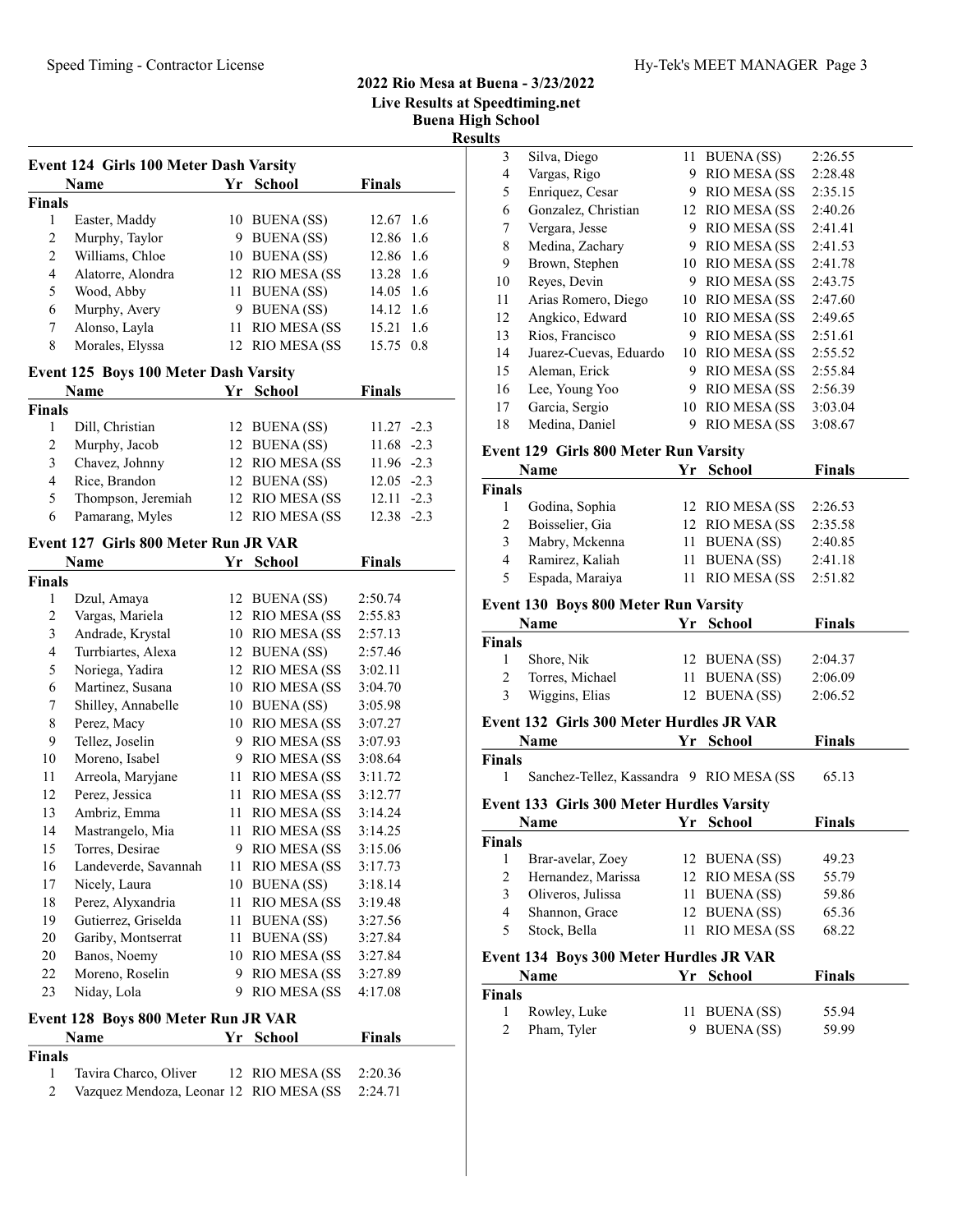# 2022 Rio Mesa at Buena - 3/23/2022

Live Results at Speedtiming.net

Buena High School

|                  |                                          |              |                                 |                        | рисна під<br><b>Results</b>    |                                        |                                                      |               |  |
|------------------|------------------------------------------|--------------|---------------------------------|------------------------|--------------------------------|----------------------------------------|------------------------------------------------------|---------------|--|
|                  | Event 135 Boys 300 Meter Hurdles Varsity |              |                                 |                        | 14                             | Morillon, Nicholas                     | 10 RIO MESA (SS                                      | 28.85 0.5     |  |
|                  | Name                                     |              | Yr School                       | <b>Finals</b>          | 15                             | Eberhard, Preston                      | 11 BUENA (SS)                                        | 29.39 0.5     |  |
| <b>Finals</b>    |                                          |              |                                 |                        | 16                             | Davis, Payne                           | 10 BUENA (SS)                                        | 31.36 0.5     |  |
| 1                | Guenther, Colin                          |              | 11 BUENA (SS)                   | 45.59                  |                                | Event 139 Girls 200 Meter Dash Varsity |                                                      |               |  |
| $\boldsymbol{2}$ | DeLeon, Justin                           |              | 10 RIO MESA (SS                 | 46.44                  |                                | Name                                   | Yr School                                            | <b>Finals</b> |  |
| 3                | Daniel, Maxwell                          |              | 10 BUENA (SS)                   | 46.48                  | Finals                         |                                        |                                                      |               |  |
| 4                | Lyons, Xzavier                           |              | 12 RIO MESA (SS                 | 48.27                  | $\mathbf{1}$                   | Easter, Maddy                          | 10 BUENA (SS)                                        | 27.01 0.5     |  |
| 5                | Cole, Darin                              |              | 12 BUENA (SS)                   | 48.66                  | $\overline{2}$                 | Williams, Chloe                        | 10 BUENA (SS)                                        | 27.28 0.5     |  |
|                  |                                          |              |                                 |                        | 3                              | Murphy, Taylor                         | 9 BUENA (SS)                                         | 27.40 0.5     |  |
|                  | Event 137 Girls 200 Meter Dash JR VAR    |              |                                 |                        | 4                              | Alatorre, Alondra                      | 12 RIO MESA (SS                                      | 27.76 0.5     |  |
|                  | Name                                     |              | Yr School                       | <b>Finals</b>          | 5                              | Zaiden, Kennedy                        | 11 RIO MESA (SS                                      | 27.94 0.5     |  |
| Finals           |                                          |              |                                 |                        | 6                              | Stephenson, Lena                       | 11 RIO MESA (SS                                      | 28.79 0.5     |  |
| 1                | Gonzalez, Clarissa                       |              | 9 RIO MESA (SS                  | 28.96 0.5              | 7                              | Murphy, Avery                          | 9 BUENA (SS)                                         | 29.37 0.5     |  |
| $\overline{c}$   | Chavarria, Kimberly                      | 9.           | <b>BUENA</b> (SS)               | 29.35 0.5              | 8                              | Orozco, Isabella                       | 12 RIO MESA (SS                                      | $30.15 - 1.4$ |  |
| 3                | Briscoe, Celeste                         | 9.           | <b>BUENA</b> (SS)               | 29.42 0.5              | 9                              | Alonso, Layla                          | 11 RIO MESA (SS                                      | $32.39 - 1.4$ |  |
| 4                | Bratton, Jayla                           |              | 12 BUENA (SS)                   | 29.73 0.5              | 10                             | Morales, Elyssa                        | 12 RIO MESA (SS                                      | 33.49 -1.4    |  |
| 5                | Arriaga, Isabella                        |              | 9 RIO MESA (SS                  | 29.77 0.5              |                                |                                        |                                                      |               |  |
| 6                | Espinoza Suarez, Reagan                  |              | 9 BUENA (SS)                    | 29.91 0.2              |                                | Event 140 Boys 200 Meter Dash Varsity  |                                                      |               |  |
| 7                | Sanchez, Celeste                         |              | 9 RIO MESA (SS                  | 30.51 0.5              |                                | Name                                   | Yr School                                            | <b>Finals</b> |  |
| 8                | Quiroz, Yuliana                          |              | 9 BUENA (SS)                    | 31.02 0.5              | Finals                         |                                        |                                                      |               |  |
| 9                | Colin, Desirae                           |              | 10 BUENA (SS)                   | 31.36 0.5              | $\mathbf{1}$                   | Toumeh, Ellie                          | 11 BUENA (SS)                                        | 23.14 0.1     |  |
| 10               | Diaz, Valeria                            |              | 10 BUENA (SS)                   | 31.67 0.2              | $\overline{2}$                 | Murphy, Jacob                          | 12 BUENA (SS)                                        | 24.10 0.1     |  |
| 11               | Moya, Anissa                             |              | 11 RIO MESA (SS                 | 31.75 0.5              | 3                              | Thompson, Jeremiah                     | 12 RIO MESA (SS                                      | 24.40 0.1     |  |
| 12               | Youngblood, Jasmine                      |              | 11 RIO MESA (SS                 | 31.78 0.2              | 4                              | Pamarang, Myles                        | 12 RIO MESA (SS                                      | 24.93 0.1     |  |
| 13               | Cortes, Valentina                        |              | 10 RIO MESA (SS                 | 31.87 0.2              | 5                              | Mitchell, Elijah                       | 10 RIO MESA (SS                                      | 24.95 0.1     |  |
| 14               | Martinez, Isabelle                       | 11           | <b>RIO MESA (SS</b>             | 32.15 0.5              |                                | Event 142 Girls 3200 Meter Run JR VAR  |                                                      |               |  |
| 15               | Arroyo, Alexis                           | 11           | <b>RIO MESA (SS</b>             | 32.15 0.6              |                                | Name                                   | Yr School                                            | <b>Finals</b> |  |
| 16<br>17         | Loera, Klarissa<br>Baltierra, Jordyn     |              | 10 RIO MESA (SS<br>RIO MESA (SS | 32.17 0.2<br>32.87 0.5 | Finals                         |                                        |                                                      |               |  |
| 18               | Pelayo, Mayrani                          | 9.           | <b>RIO MESA (SS</b>             | 32.96 0.5              | 1                              | Magana, Kiara                          | 11 RIO MESA (SS 15:33.22)                            |               |  |
| 19               | Tinoco, Genesis                          | 9.           | 12 RIO MESA (SS                 | 33.61 0.5              |                                |                                        |                                                      |               |  |
| 20               | Mabry, McKaila                           | 9            | <b>BUENA</b> (SS)               | 34.13 0.2              |                                | Event 143 Boys 3200 Meter Run JR VAR   |                                                      |               |  |
| 21               | Cervantes, Casey                         |              | 10 RIO MESA (SS                 | 34.49 0.5              |                                | Name                                   | Yr School                                            | <b>Finals</b> |  |
| 22               | Martinez, Sami                           |              | 10 BUENA (SS)                   | 34.81 0.2              | <b>Finals</b>                  |                                        |                                                      |               |  |
| 23               | Maquinalez, Kasey                        | 9            | <b>BUENA</b> (SS)               | 34.95 0.2              | 1                              | Leppaluoto, Zachary                    | 12 BUENA (SS)                                        | 11:36.69      |  |
| 24               | Rojas, Sofia                             | 10           | RIO MESA (SS                    | 36.72 0.5              | $\overline{2}$                 | Aleman, Ivan<br>Ramirez, Kevin         | 11 RIO MESA (SS 12:13.18                             |               |  |
| 25               | De Jesus, Julianna                       | 11           | <b>RIO MESA (SS</b>             | 37.61 0.5              | 3                              |                                        | 11 RIO MESA (SS 12:14.45                             |               |  |
|                  |                                          |              |                                 |                        | 4                              | Ybarra, John                           | 12 RIO MESA (SS 12:37.67<br>10 RIO MESA (SS 12:50.00 |               |  |
|                  | Event 138 Boys 200 Meter Dash JR VAR     |              |                                 |                        | 5                              | Ibarra, Aaron                          |                                                      |               |  |
|                  | Name                                     |              | Yr School                       | <b>Finals</b>          |                                | Event 144 Girls 3200 Meter Run Varsity |                                                      |               |  |
| Finals           |                                          |              |                                 |                        |                                | Name                                   | Yr School                                            | <b>Finals</b> |  |
| $\mathbf{1}$     | Castaneda, Damian                        |              | 11 RIO MESA (SS                 | 25.50 0.5              | <b>Finals</b>                  |                                        |                                                      |               |  |
| 2                | Scalfaro, Ethan                          | 11.          | <b>BUENA</b> (SS)               | 25.92 0.5              | $\mathbf{1}$                   | Dahlquist, Anna                        | 9 RIO MESA (SS 13:07.77                              |               |  |
| 3                | Jackson, Jaylon                          |              | 10 RIO MESA (SS                 | 25.95 0.5              | 2                              | Mendieta, Marylynn                     | 11 RIO MESA (SS 14:21.63                             |               |  |
| 4                | Hall, Rodney                             | 10           | <b>RIO MESA (SS</b>             | 26.37 0.5              |                                | Event 145 Boys 3200 Meter Run Varsity  |                                                      |               |  |
| 5                | Plahn, Stevie                            | $11^{\circ}$ | <b>BUENA</b> (SS)               | 26.86 0.5              |                                | Name                                   | Yr School                                            | <b>Finals</b> |  |
| 6                | Gleason, John                            |              | 10 RIO MESA (SS                 | 26.95 0.5              | Finals                         |                                        |                                                      |               |  |
| 7                | Machado, Payton                          | 9.           | <b>RIO MESA (SS</b>             | 27.08 0.5              |                                |                                        |                                                      |               |  |
| 8                | Carter, Jeakson                          | 9            | <b>BUENA</b> (SS)               | 27.21 0.5              | $\mathbf{1}$<br>$\overline{c}$ | Tienda, Erick<br>Weinerth, Nicholas    | 12 RIO MESA (SS 10:17.41                             |               |  |
| 9                | Rosenbaum, Carter                        |              | 11 RIO MESA (SS                 | 27.88 0.5              |                                | Arce, Caleb                            | 11 RIO MESA (SS 10:17.90                             |               |  |
| 10               | Ruiz, Jacob                              | 9.           | <b>BUENA</b> (SS)               | 27.95 0.5              | 3<br>4                         | Maldonado, Isaiah                      | 11 BUENA (SS)<br>12 BUENA (SS)                       | 10:45.99      |  |
| 11               | Troncoso, Nico                           | 9            | <b>RIO MESA (SS</b>             | 28.17 0.2              |                                |                                        |                                                      | 10:49.20      |  |
| 12               | Loera, Nicholas                          | 11           | <b>RIO MESA (SS</b>             | 28.65 0.5              |                                |                                        |                                                      |               |  |
| 13               | Martinez, Brian                          |              | 10 RIO MESA (SS                 | 28.68 0.5              |                                |                                        |                                                      |               |  |

| $\mathbf{1}$   | Easter, Maddy                         |    | 10 BUENA (SS)     | 27.01         | 0.5 |
|----------------|---------------------------------------|----|-------------------|---------------|-----|
| $\overline{c}$ | Williams, Chloe                       |    | 10 BUENA (SS)     | 27.28         | 0.5 |
| 3              | Murphy, Taylor                        | 9  | <b>BUENA</b> (SS) | 27.40         | 0.5 |
| 4              | Alatorre, Alondra                     | 12 | RIO MESA (SS      | 27.76 0.5     |     |
| 5              | Zaiden, Kennedy                       | 11 | RIO MESA (SS      | 27.94 0.5     |     |
| 6              | Stephenson, Lena                      | 11 | RIO MESA (SS      | 28.79 0.5     |     |
| 7              | Murphy, Avery                         | 9  | BUENA (SS)        | 29.37 0.5     |     |
| 8              | Orozco, Isabella                      | 12 | RIO MESA (SS      | $30.15 - 1.4$ |     |
| 9              | Alonso, Layla                         | 11 | RIO MESA (SS      | $32.39 - 1.4$ |     |
| 10             | Morales, Elyssa                       |    | 12 RIO MESA (SS)  | 33.49 -1.4    |     |
|                | Event 140 Boys 200 Meter Dash Varsity |    |                   |               |     |
|                | <b>Name</b>                           |    | Yr School         | <b>Finals</b> |     |
| <b>Finals</b>  |                                       |    |                   |               |     |
| 1              | Toumeh, Ellie                         | 11 | <b>BUENA</b> (SS) | 23.14 0.1     |     |
| $\overline{c}$ | Murphy, Jacob                         | 12 | BUENA (SS)        | 24.10         | 0.1 |
| 3              | Thompson, Jeremiah                    |    | 12 RIO MESA (SS   | 24.40 0.1     |     |
| $\overline{4}$ | Pamarang, Myles                       | 12 | RIO MESA (SS      | 24.93 0.1     |     |
| 5              | Mitchell, Elijah                      |    | 10 RIO MESA (SS   | 24.95 0.1     |     |
|                | Event 142 Girls 3200 Meter Run JR VAR |    |                   |               |     |
|                | Name                                  | Yr | <b>School</b>     | <b>Finals</b> |     |
| <b>Finals</b>  |                                       |    |                   |               |     |
| 1              | Magana, Kiara                         | 11 | RIO MESA (SS      | 15:33.22      |     |
|                | Event 143 Boys 3200 Meter Run JR VAR  |    |                   |               |     |
|                | <b>Name</b>                           | Yr | <b>School</b>     | <b>Finals</b> |     |
| <b>Finals</b>  |                                       |    |                   |               |     |
| 1              | Leppaluoto, Zachary                   |    | 12 BUENA (SS)     | 11:36.69      |     |
| $\overline{2}$ | Aleman, Ivan                          | 11 | RIO MESA (SS      | 12:13.18      |     |

|               | EVEIR 144 GILD 3200 METER KUIL VALSILV |                           |               |  |
|---------------|----------------------------------------|---------------------------|---------------|--|
|               | Name                                   | Yr School                 | <b>Finals</b> |  |
| <b>Finals</b> |                                        |                           |               |  |
| l             | Dahlquist, Anna                        | 9 RIO MESA (SS 13:07.77   |               |  |
| 2             | Mendieta, Marylynn                     | 11 RIO MESA (SS 14:21.63  |               |  |
|               | Event 145 Boys 3200 Meter Run Varsity  |                           |               |  |
|               | Name                                   | Yr School                 | <b>Finals</b> |  |
| <b>Finals</b> |                                        |                           |               |  |
| 1             | Tienda, Erick                          | 12 RIO MESA (SS 10:17.41) |               |  |
| 2             | Weinerth, Nicholas                     | 11 RIO MESA (SS 10:17.90  |               |  |
| 3             | Arce, Caleb                            | 11 BUENA (SS)             | 10:45.99      |  |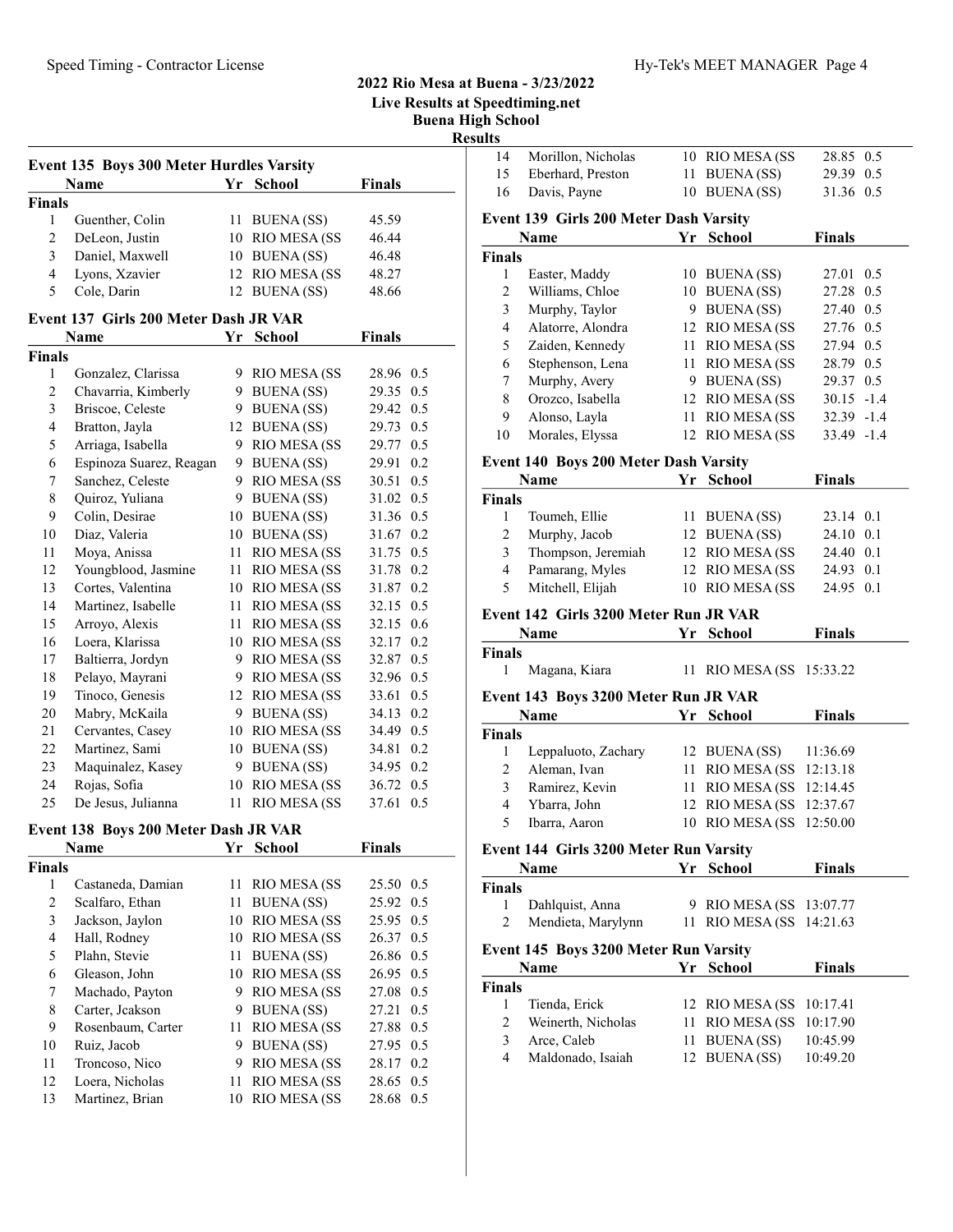2022 Rio Mesa at Buena - 3/23/2022

Live Results at Speedtiming.net Buena High School Results

|                         | Event 147 Girls 4x400 Meter Relay JR VAR<br>Team |    | Relay                    | <b>Finals</b> |                           |
|-------------------------|--------------------------------------------------|----|--------------------------|---------------|---------------------------|
| <b>Finals</b>           |                                                  |    |                          |               |                           |
| 1                       | <b>BUENA</b> (SS)                                |    | A                        | 4:42.16       |                           |
|                         | 1) Espinoza Suarez, Reagan 9                     |    | 2) Dzul, Amaya 12        |               |                           |
|                         | 3) Chavarria, Kimberly 9                         |    | 4) Garcia, Andrea 11     |               |                           |
| 2                       | RIO MESA (SS)                                    |    | А                        | 4:51.29       |                           |
| 3                       | RIO MESA (SS)                                    |    | B                        | 5:09.55       |                           |
|                         |                                                  |    |                          |               |                           |
|                         | Event 148 Boys 4x400 Meter Relay JR VAR          |    |                          |               |                           |
|                         | Team                                             |    | <b>Relay</b>             | <b>Finals</b> |                           |
| <b>Finals</b>           |                                                  |    |                          |               |                           |
| 1                       | RIO MESA (SS)                                    |    | A                        | 4:09.48       |                           |
| 2                       | <b>BUENA</b> (SS)                                |    | A                        | 4:15.71       |                           |
|                         | Event 149 Girls 4x400 Meter Relay Varsity        |    |                          |               |                           |
|                         | Team                                             |    | Relay                    | <b>Finals</b> |                           |
| <b>Finals</b>           |                                                  |    |                          |               |                           |
| 1                       | RIO MESA (SS)                                    |    | A                        | 4:16.70       |                           |
| 2                       | <b>BUENA</b> (SS)                                |    | A                        | 4:47.09       |                           |
|                         | 1) Brar-avelar, Zoey 12                          |    | 2) Cunningham, Audrey 10 |               |                           |
|                         | 3) Easter, Maddy 10                              |    | 4) Sommars, Taylor 12    |               |                           |
|                         | Event 150 Boys 4x400 Meter Relay Varsity         |    |                          |               |                           |
|                         | Team                                             |    | <b>Relay</b>             | <b>Finals</b> |                           |
| <b>Finals</b>           |                                                  |    |                          |               |                           |
| 1                       | <b>BUENA</b> (SS)                                |    | A                        | 3:38.18       |                           |
|                         | 1) Wiggins, Elias 12                             |    | 2) Torres, Michael 11    |               |                           |
|                         | 3) Sonnenschein, Eric 12                         |    | 4) Shore, Nik 12         |               |                           |
|                         |                                                  |    |                          |               |                           |
|                         | <b>Event 202 Girls Long Jump JR VAR</b>          |    |                          |               |                           |
|                         | <b>Name</b>                                      |    | Yr School                | <b>Finals</b> |                           |
| <b>Finals</b>           |                                                  |    |                          |               |                           |
| 1                       | Chavarria, Kimberly                              |    | 9 BUENA (SS)             | 12-08.75 NWI  |                           |
| 2                       | Quiroz, Yuliana                                  |    | 9 BUENA (SS)             | 11-01.00 NWI  |                           |
|                         | <b>Event 203 Boys Long Jump JR VAR</b>           |    |                          |               |                           |
|                         | Name                                             |    | Yr School                | <b>Finals</b> |                           |
| <b>Finals</b>           |                                                  |    |                          |               |                           |
| 1                       | Soliza, Elijah                                   |    | 12 RIO MESA (SS          | 17-06.25 NWI  |                           |
| $\overline{\mathbf{c}}$ | Lopiano, Chuck                                   | 11 | <b>BUENA(SS)</b>         | 17-01.75      | <b>NWI</b>                |
| 3                       | Carter, Jeakson                                  |    | 9 BUENA (SS)             | 16-05.25      | <b>NWI</b>                |
| 4                       | Stiles, Owen                                     | 10 | <b>BUENA</b> (SS)        | 16-03.00      | NWI                       |
| 5                       | Jimenez, Joshua                                  | 9  | <b>BUENA</b> (SS)        | 15-10.00      | $\ensuremath{\text{NWI}}$ |
| 6                       | Cahilig, Clyde                                   | 10 | <b>BUENA</b> (SS)        | 15-08.25      | NWI                       |
| 7                       | Cox, Donovan                                     | 9  | <b>BUENA</b> (SS)        | 13-04.50      | <b>NWI</b>                |
|                         |                                                  |    |                          |               |                           |
|                         | <b>Event 204 Girls Long Jump Varsity</b>         |    |                          |               |                           |
|                         | Name                                             |    | Yr School                | <b>Finals</b> |                           |
| <b>Finals</b>           |                                                  |    |                          |               |                           |
| $\mathbf{1}$            | Sprinkle, Savannah                               | 11 | <b>BUENA</b> (SS)        | 15-10.50      | NWI                       |
| $\overline{\mathbf{c}}$ | Murphy, Avery                                    | 9  | <b>BUENA</b> (SS)        | 15-02.50      | NWI                       |
| 3                       | Wood, Abby                                       | 11 | <b>BUENA</b> (SS)        | 13-10.25      | NWI                       |
| $\overline{\mathbf{4}}$ | Fitts, Brittany                                  | 12 | RIO MESA (SS             | 11-05.25      | NWI                       |
| 5                       | Morales, Elyssa                                  | 12 | <b>RIO MESA (SS</b>      | 10-06.00      | <b>NWI</b>                |
|                         |                                                  |    |                          |               |                           |

| <b>Event 205 Boys Long Jump Varsity</b><br><b>Finals</b><br>Name<br>Yr School<br><b>Finals</b><br>11 BUENA (SS)<br>20-07.50 NWI<br>1<br>Toumeh, Ellie<br>2<br>Harrsion, Chance<br>10 RIO MESA (SS<br>20-02.50 NWI<br>3<br>Chavez, Johnny<br>12 RIO MESA (SS)<br>18-10.50 NWI<br>4<br>Pamarang, Myles<br>12 RIO MESA (SS<br>18-06.50 NWI<br>5<br>Murphy, Jacob<br>12 BUENA (SS)<br>18-01.50 NWI<br>6<br>Erazo, Donovan<br>12 RIO MESA (SS)<br>17-09.25 NWI<br>12 BUENA (SS)<br>7<br>Rice, Brandon<br>17-05.50 NWI<br>$\,$ $\,$<br>Cole, Darin<br>12 BUENA (SS)<br>17-02.75<br>NWI<br>Event 207 Girls High Jump JR VAR<br>Name<br>Yr School<br><b>Finals</b><br><b>Finals</b><br>12 RIO MESA (SS<br>Tinoco, Genesis<br>NH<br>$---$<br>Colin, Desirae<br>10 BUENA (SS)<br>NH<br>---<br><b>Event 208 Boys High Jump JR VAR</b><br><b>Name</b><br><b>Finals</b><br>Yr<br><b>School</b><br><b>Finals</b><br>9 BUENA (SS)<br>1<br>Carter, Jeakson<br>$5 - 00.00$<br>Stiles, Owen<br>10 BUENA (SS)<br>1<br>5-00.00<br>3<br>Cahilig, Clyde<br>10 BUENA (SS)<br>4-08.00<br>Jimenez, Joshua<br>3<br>9 BUENA(SS)<br>4-08.00<br><b>Event 209 Girls High Jump Varsity</b><br><b>Name</b><br>Yr<br><b>School</b><br><b>Finals</b><br><b>Finals</b><br>Sprinkle, Savannah<br>1<br>11 BUENA (SS)<br>4-10.00<br>2<br>Murphy, Avery<br>9 BUENA (SS)<br>4-06.00<br>3<br>Wood, Abby<br><b>BUENA</b> (SS)<br>11<br>4-02.00<br>Alonso, Layla<br>11<br>RIO MESA (SS<br>NH<br>$---$<br><b>Event 210 Boys High Jump Varsity</b><br>Name<br><b>School</b><br><b>Finals</b><br>Yr<br><b>Finals</b><br>Molina, Wakine<br>10 BUENA (SS)<br>1<br>$6 - 00.00$<br>2<br>Martinez, Freddy<br>12 BUENA (SS)<br>5-08.00<br>3<br>Cole, Darin<br>12<br><b>BUENA</b> (SS)<br>5-02.00<br><b>Event 214 Girls Triple Jump Varsity</b><br><b>School</b><br><b>Finals</b><br>Name<br>Yr<br><b>Finals</b><br>1<br>Sprinkle, Savannah<br><b>BUENA</b> (SS)<br>32-05.50 NWI<br>11<br>RIO MESA (SS<br>24-11.50 NWI<br>2<br>Fitts, Brittany<br>12<br><b>Event 215 Boys Triple Jump Varsity</b><br><b>School</b><br><b>Finals</b><br>Name<br>Yr<br><b>Finals</b><br>1<br>Toumeh, Ellie<br>11<br><b>BUENA</b> (SS)<br>42-01.00<br><b>NWI</b><br>2<br>Martinez, Freddy<br>12 BUENA (SS)<br>38-08.00<br><b>NWI</b><br>3<br>Erazo, Donovan<br>12 RIO MESA (SS<br>37-02.50<br>NWI<br>Molina, Wakine<br>4<br><b>BUENA</b> (SS)<br>36-04.00<br><b>NWI</b><br>10 | ults |  |  |  |
|-------------------------------------------------------------------------------------------------------------------------------------------------------------------------------------------------------------------------------------------------------------------------------------------------------------------------------------------------------------------------------------------------------------------------------------------------------------------------------------------------------------------------------------------------------------------------------------------------------------------------------------------------------------------------------------------------------------------------------------------------------------------------------------------------------------------------------------------------------------------------------------------------------------------------------------------------------------------------------------------------------------------------------------------------------------------------------------------------------------------------------------------------------------------------------------------------------------------------------------------------------------------------------------------------------------------------------------------------------------------------------------------------------------------------------------------------------------------------------------------------------------------------------------------------------------------------------------------------------------------------------------------------------------------------------------------------------------------------------------------------------------------------------------------------------------------------------------------------------------------------------------------------------------------------------------------------------------------------------------------------------------------------------------------------------------------------------------------------------------------------------------------------------------------------------------------------------------------------------------------------------------------------------------------------------------------------------------------------------------------------------------------------------|------|--|--|--|
|                                                                                                                                                                                                                                                                                                                                                                                                                                                                                                                                                                                                                                                                                                                                                                                                                                                                                                                                                                                                                                                                                                                                                                                                                                                                                                                                                                                                                                                                                                                                                                                                                                                                                                                                                                                                                                                                                                                                                                                                                                                                                                                                                                                                                                                                                                                                                                                                       |      |  |  |  |
|                                                                                                                                                                                                                                                                                                                                                                                                                                                                                                                                                                                                                                                                                                                                                                                                                                                                                                                                                                                                                                                                                                                                                                                                                                                                                                                                                                                                                                                                                                                                                                                                                                                                                                                                                                                                                                                                                                                                                                                                                                                                                                                                                                                                                                                                                                                                                                                                       |      |  |  |  |
|                                                                                                                                                                                                                                                                                                                                                                                                                                                                                                                                                                                                                                                                                                                                                                                                                                                                                                                                                                                                                                                                                                                                                                                                                                                                                                                                                                                                                                                                                                                                                                                                                                                                                                                                                                                                                                                                                                                                                                                                                                                                                                                                                                                                                                                                                                                                                                                                       |      |  |  |  |
|                                                                                                                                                                                                                                                                                                                                                                                                                                                                                                                                                                                                                                                                                                                                                                                                                                                                                                                                                                                                                                                                                                                                                                                                                                                                                                                                                                                                                                                                                                                                                                                                                                                                                                                                                                                                                                                                                                                                                                                                                                                                                                                                                                                                                                                                                                                                                                                                       |      |  |  |  |
|                                                                                                                                                                                                                                                                                                                                                                                                                                                                                                                                                                                                                                                                                                                                                                                                                                                                                                                                                                                                                                                                                                                                                                                                                                                                                                                                                                                                                                                                                                                                                                                                                                                                                                                                                                                                                                                                                                                                                                                                                                                                                                                                                                                                                                                                                                                                                                                                       |      |  |  |  |
|                                                                                                                                                                                                                                                                                                                                                                                                                                                                                                                                                                                                                                                                                                                                                                                                                                                                                                                                                                                                                                                                                                                                                                                                                                                                                                                                                                                                                                                                                                                                                                                                                                                                                                                                                                                                                                                                                                                                                                                                                                                                                                                                                                                                                                                                                                                                                                                                       |      |  |  |  |
|                                                                                                                                                                                                                                                                                                                                                                                                                                                                                                                                                                                                                                                                                                                                                                                                                                                                                                                                                                                                                                                                                                                                                                                                                                                                                                                                                                                                                                                                                                                                                                                                                                                                                                                                                                                                                                                                                                                                                                                                                                                                                                                                                                                                                                                                                                                                                                                                       |      |  |  |  |
|                                                                                                                                                                                                                                                                                                                                                                                                                                                                                                                                                                                                                                                                                                                                                                                                                                                                                                                                                                                                                                                                                                                                                                                                                                                                                                                                                                                                                                                                                                                                                                                                                                                                                                                                                                                                                                                                                                                                                                                                                                                                                                                                                                                                                                                                                                                                                                                                       |      |  |  |  |
|                                                                                                                                                                                                                                                                                                                                                                                                                                                                                                                                                                                                                                                                                                                                                                                                                                                                                                                                                                                                                                                                                                                                                                                                                                                                                                                                                                                                                                                                                                                                                                                                                                                                                                                                                                                                                                                                                                                                                                                                                                                                                                                                                                                                                                                                                                                                                                                                       |      |  |  |  |
|                                                                                                                                                                                                                                                                                                                                                                                                                                                                                                                                                                                                                                                                                                                                                                                                                                                                                                                                                                                                                                                                                                                                                                                                                                                                                                                                                                                                                                                                                                                                                                                                                                                                                                                                                                                                                                                                                                                                                                                                                                                                                                                                                                                                                                                                                                                                                                                                       |      |  |  |  |
|                                                                                                                                                                                                                                                                                                                                                                                                                                                                                                                                                                                                                                                                                                                                                                                                                                                                                                                                                                                                                                                                                                                                                                                                                                                                                                                                                                                                                                                                                                                                                                                                                                                                                                                                                                                                                                                                                                                                                                                                                                                                                                                                                                                                                                                                                                                                                                                                       |      |  |  |  |
|                                                                                                                                                                                                                                                                                                                                                                                                                                                                                                                                                                                                                                                                                                                                                                                                                                                                                                                                                                                                                                                                                                                                                                                                                                                                                                                                                                                                                                                                                                                                                                                                                                                                                                                                                                                                                                                                                                                                                                                                                                                                                                                                                                                                                                                                                                                                                                                                       |      |  |  |  |
|                                                                                                                                                                                                                                                                                                                                                                                                                                                                                                                                                                                                                                                                                                                                                                                                                                                                                                                                                                                                                                                                                                                                                                                                                                                                                                                                                                                                                                                                                                                                                                                                                                                                                                                                                                                                                                                                                                                                                                                                                                                                                                                                                                                                                                                                                                                                                                                                       |      |  |  |  |
|                                                                                                                                                                                                                                                                                                                                                                                                                                                                                                                                                                                                                                                                                                                                                                                                                                                                                                                                                                                                                                                                                                                                                                                                                                                                                                                                                                                                                                                                                                                                                                                                                                                                                                                                                                                                                                                                                                                                                                                                                                                                                                                                                                                                                                                                                                                                                                                                       |      |  |  |  |
|                                                                                                                                                                                                                                                                                                                                                                                                                                                                                                                                                                                                                                                                                                                                                                                                                                                                                                                                                                                                                                                                                                                                                                                                                                                                                                                                                                                                                                                                                                                                                                                                                                                                                                                                                                                                                                                                                                                                                                                                                                                                                                                                                                                                                                                                                                                                                                                                       |      |  |  |  |
|                                                                                                                                                                                                                                                                                                                                                                                                                                                                                                                                                                                                                                                                                                                                                                                                                                                                                                                                                                                                                                                                                                                                                                                                                                                                                                                                                                                                                                                                                                                                                                                                                                                                                                                                                                                                                                                                                                                                                                                                                                                                                                                                                                                                                                                                                                                                                                                                       |      |  |  |  |
|                                                                                                                                                                                                                                                                                                                                                                                                                                                                                                                                                                                                                                                                                                                                                                                                                                                                                                                                                                                                                                                                                                                                                                                                                                                                                                                                                                                                                                                                                                                                                                                                                                                                                                                                                                                                                                                                                                                                                                                                                                                                                                                                                                                                                                                                                                                                                                                                       |      |  |  |  |
|                                                                                                                                                                                                                                                                                                                                                                                                                                                                                                                                                                                                                                                                                                                                                                                                                                                                                                                                                                                                                                                                                                                                                                                                                                                                                                                                                                                                                                                                                                                                                                                                                                                                                                                                                                                                                                                                                                                                                                                                                                                                                                                                                                                                                                                                                                                                                                                                       |      |  |  |  |
|                                                                                                                                                                                                                                                                                                                                                                                                                                                                                                                                                                                                                                                                                                                                                                                                                                                                                                                                                                                                                                                                                                                                                                                                                                                                                                                                                                                                                                                                                                                                                                                                                                                                                                                                                                                                                                                                                                                                                                                                                                                                                                                                                                                                                                                                                                                                                                                                       |      |  |  |  |
|                                                                                                                                                                                                                                                                                                                                                                                                                                                                                                                                                                                                                                                                                                                                                                                                                                                                                                                                                                                                                                                                                                                                                                                                                                                                                                                                                                                                                                                                                                                                                                                                                                                                                                                                                                                                                                                                                                                                                                                                                                                                                                                                                                                                                                                                                                                                                                                                       |      |  |  |  |
|                                                                                                                                                                                                                                                                                                                                                                                                                                                                                                                                                                                                                                                                                                                                                                                                                                                                                                                                                                                                                                                                                                                                                                                                                                                                                                                                                                                                                                                                                                                                                                                                                                                                                                                                                                                                                                                                                                                                                                                                                                                                                                                                                                                                                                                                                                                                                                                                       |      |  |  |  |
|                                                                                                                                                                                                                                                                                                                                                                                                                                                                                                                                                                                                                                                                                                                                                                                                                                                                                                                                                                                                                                                                                                                                                                                                                                                                                                                                                                                                                                                                                                                                                                                                                                                                                                                                                                                                                                                                                                                                                                                                                                                                                                                                                                                                                                                                                                                                                                                                       |      |  |  |  |
|                                                                                                                                                                                                                                                                                                                                                                                                                                                                                                                                                                                                                                                                                                                                                                                                                                                                                                                                                                                                                                                                                                                                                                                                                                                                                                                                                                                                                                                                                                                                                                                                                                                                                                                                                                                                                                                                                                                                                                                                                                                                                                                                                                                                                                                                                                                                                                                                       |      |  |  |  |
|                                                                                                                                                                                                                                                                                                                                                                                                                                                                                                                                                                                                                                                                                                                                                                                                                                                                                                                                                                                                                                                                                                                                                                                                                                                                                                                                                                                                                                                                                                                                                                                                                                                                                                                                                                                                                                                                                                                                                                                                                                                                                                                                                                                                                                                                                                                                                                                                       |      |  |  |  |
|                                                                                                                                                                                                                                                                                                                                                                                                                                                                                                                                                                                                                                                                                                                                                                                                                                                                                                                                                                                                                                                                                                                                                                                                                                                                                                                                                                                                                                                                                                                                                                                                                                                                                                                                                                                                                                                                                                                                                                                                                                                                                                                                                                                                                                                                                                                                                                                                       |      |  |  |  |
|                                                                                                                                                                                                                                                                                                                                                                                                                                                                                                                                                                                                                                                                                                                                                                                                                                                                                                                                                                                                                                                                                                                                                                                                                                                                                                                                                                                                                                                                                                                                                                                                                                                                                                                                                                                                                                                                                                                                                                                                                                                                                                                                                                                                                                                                                                                                                                                                       |      |  |  |  |
|                                                                                                                                                                                                                                                                                                                                                                                                                                                                                                                                                                                                                                                                                                                                                                                                                                                                                                                                                                                                                                                                                                                                                                                                                                                                                                                                                                                                                                                                                                                                                                                                                                                                                                                                                                                                                                                                                                                                                                                                                                                                                                                                                                                                                                                                                                                                                                                                       |      |  |  |  |
|                                                                                                                                                                                                                                                                                                                                                                                                                                                                                                                                                                                                                                                                                                                                                                                                                                                                                                                                                                                                                                                                                                                                                                                                                                                                                                                                                                                                                                                                                                                                                                                                                                                                                                                                                                                                                                                                                                                                                                                                                                                                                                                                                                                                                                                                                                                                                                                                       |      |  |  |  |
|                                                                                                                                                                                                                                                                                                                                                                                                                                                                                                                                                                                                                                                                                                                                                                                                                                                                                                                                                                                                                                                                                                                                                                                                                                                                                                                                                                                                                                                                                                                                                                                                                                                                                                                                                                                                                                                                                                                                                                                                                                                                                                                                                                                                                                                                                                                                                                                                       |      |  |  |  |
|                                                                                                                                                                                                                                                                                                                                                                                                                                                                                                                                                                                                                                                                                                                                                                                                                                                                                                                                                                                                                                                                                                                                                                                                                                                                                                                                                                                                                                                                                                                                                                                                                                                                                                                                                                                                                                                                                                                                                                                                                                                                                                                                                                                                                                                                                                                                                                                                       |      |  |  |  |
|                                                                                                                                                                                                                                                                                                                                                                                                                                                                                                                                                                                                                                                                                                                                                                                                                                                                                                                                                                                                                                                                                                                                                                                                                                                                                                                                                                                                                                                                                                                                                                                                                                                                                                                                                                                                                                                                                                                                                                                                                                                                                                                                                                                                                                                                                                                                                                                                       |      |  |  |  |
|                                                                                                                                                                                                                                                                                                                                                                                                                                                                                                                                                                                                                                                                                                                                                                                                                                                                                                                                                                                                                                                                                                                                                                                                                                                                                                                                                                                                                                                                                                                                                                                                                                                                                                                                                                                                                                                                                                                                                                                                                                                                                                                                                                                                                                                                                                                                                                                                       |      |  |  |  |
|                                                                                                                                                                                                                                                                                                                                                                                                                                                                                                                                                                                                                                                                                                                                                                                                                                                                                                                                                                                                                                                                                                                                                                                                                                                                                                                                                                                                                                                                                                                                                                                                                                                                                                                                                                                                                                                                                                                                                                                                                                                                                                                                                                                                                                                                                                                                                                                                       |      |  |  |  |
|                                                                                                                                                                                                                                                                                                                                                                                                                                                                                                                                                                                                                                                                                                                                                                                                                                                                                                                                                                                                                                                                                                                                                                                                                                                                                                                                                                                                                                                                                                                                                                                                                                                                                                                                                                                                                                                                                                                                                                                                                                                                                                                                                                                                                                                                                                                                                                                                       |      |  |  |  |
|                                                                                                                                                                                                                                                                                                                                                                                                                                                                                                                                                                                                                                                                                                                                                                                                                                                                                                                                                                                                                                                                                                                                                                                                                                                                                                                                                                                                                                                                                                                                                                                                                                                                                                                                                                                                                                                                                                                                                                                                                                                                                                                                                                                                                                                                                                                                                                                                       |      |  |  |  |
|                                                                                                                                                                                                                                                                                                                                                                                                                                                                                                                                                                                                                                                                                                                                                                                                                                                                                                                                                                                                                                                                                                                                                                                                                                                                                                                                                                                                                                                                                                                                                                                                                                                                                                                                                                                                                                                                                                                                                                                                                                                                                                                                                                                                                                                                                                                                                                                                       |      |  |  |  |
|                                                                                                                                                                                                                                                                                                                                                                                                                                                                                                                                                                                                                                                                                                                                                                                                                                                                                                                                                                                                                                                                                                                                                                                                                                                                                                                                                                                                                                                                                                                                                                                                                                                                                                                                                                                                                                                                                                                                                                                                                                                                                                                                                                                                                                                                                                                                                                                                       |      |  |  |  |
|                                                                                                                                                                                                                                                                                                                                                                                                                                                                                                                                                                                                                                                                                                                                                                                                                                                                                                                                                                                                                                                                                                                                                                                                                                                                                                                                                                                                                                                                                                                                                                                                                                                                                                                                                                                                                                                                                                                                                                                                                                                                                                                                                                                                                                                                                                                                                                                                       |      |  |  |  |
|                                                                                                                                                                                                                                                                                                                                                                                                                                                                                                                                                                                                                                                                                                                                                                                                                                                                                                                                                                                                                                                                                                                                                                                                                                                                                                                                                                                                                                                                                                                                                                                                                                                                                                                                                                                                                                                                                                                                                                                                                                                                                                                                                                                                                                                                                                                                                                                                       |      |  |  |  |
|                                                                                                                                                                                                                                                                                                                                                                                                                                                                                                                                                                                                                                                                                                                                                                                                                                                                                                                                                                                                                                                                                                                                                                                                                                                                                                                                                                                                                                                                                                                                                                                                                                                                                                                                                                                                                                                                                                                                                                                                                                                                                                                                                                                                                                                                                                                                                                                                       |      |  |  |  |
|                                                                                                                                                                                                                                                                                                                                                                                                                                                                                                                                                                                                                                                                                                                                                                                                                                                                                                                                                                                                                                                                                                                                                                                                                                                                                                                                                                                                                                                                                                                                                                                                                                                                                                                                                                                                                                                                                                                                                                                                                                                                                                                                                                                                                                                                                                                                                                                                       |      |  |  |  |
|                                                                                                                                                                                                                                                                                                                                                                                                                                                                                                                                                                                                                                                                                                                                                                                                                                                                                                                                                                                                                                                                                                                                                                                                                                                                                                                                                                                                                                                                                                                                                                                                                                                                                                                                                                                                                                                                                                                                                                                                                                                                                                                                                                                                                                                                                                                                                                                                       |      |  |  |  |
|                                                                                                                                                                                                                                                                                                                                                                                                                                                                                                                                                                                                                                                                                                                                                                                                                                                                                                                                                                                                                                                                                                                                                                                                                                                                                                                                                                                                                                                                                                                                                                                                                                                                                                                                                                                                                                                                                                                                                                                                                                                                                                                                                                                                                                                                                                                                                                                                       |      |  |  |  |
|                                                                                                                                                                                                                                                                                                                                                                                                                                                                                                                                                                                                                                                                                                                                                                                                                                                                                                                                                                                                                                                                                                                                                                                                                                                                                                                                                                                                                                                                                                                                                                                                                                                                                                                                                                                                                                                                                                                                                                                                                                                                                                                                                                                                                                                                                                                                                                                                       |      |  |  |  |
|                                                                                                                                                                                                                                                                                                                                                                                                                                                                                                                                                                                                                                                                                                                                                                                                                                                                                                                                                                                                                                                                                                                                                                                                                                                                                                                                                                                                                                                                                                                                                                                                                                                                                                                                                                                                                                                                                                                                                                                                                                                                                                                                                                                                                                                                                                                                                                                                       |      |  |  |  |
|                                                                                                                                                                                                                                                                                                                                                                                                                                                                                                                                                                                                                                                                                                                                                                                                                                                                                                                                                                                                                                                                                                                                                                                                                                                                                                                                                                                                                                                                                                                                                                                                                                                                                                                                                                                                                                                                                                                                                                                                                                                                                                                                                                                                                                                                                                                                                                                                       |      |  |  |  |
|                                                                                                                                                                                                                                                                                                                                                                                                                                                                                                                                                                                                                                                                                                                                                                                                                                                                                                                                                                                                                                                                                                                                                                                                                                                                                                                                                                                                                                                                                                                                                                                                                                                                                                                                                                                                                                                                                                                                                                                                                                                                                                                                                                                                                                                                                                                                                                                                       |      |  |  |  |
|                                                                                                                                                                                                                                                                                                                                                                                                                                                                                                                                                                                                                                                                                                                                                                                                                                                                                                                                                                                                                                                                                                                                                                                                                                                                                                                                                                                                                                                                                                                                                                                                                                                                                                                                                                                                                                                                                                                                                                                                                                                                                                                                                                                                                                                                                                                                                                                                       |      |  |  |  |
|                                                                                                                                                                                                                                                                                                                                                                                                                                                                                                                                                                                                                                                                                                                                                                                                                                                                                                                                                                                                                                                                                                                                                                                                                                                                                                                                                                                                                                                                                                                                                                                                                                                                                                                                                                                                                                                                                                                                                                                                                                                                                                                                                                                                                                                                                                                                                                                                       |      |  |  |  |
|                                                                                                                                                                                                                                                                                                                                                                                                                                                                                                                                                                                                                                                                                                                                                                                                                                                                                                                                                                                                                                                                                                                                                                                                                                                                                                                                                                                                                                                                                                                                                                                                                                                                                                                                                                                                                                                                                                                                                                                                                                                                                                                                                                                                                                                                                                                                                                                                       |      |  |  |  |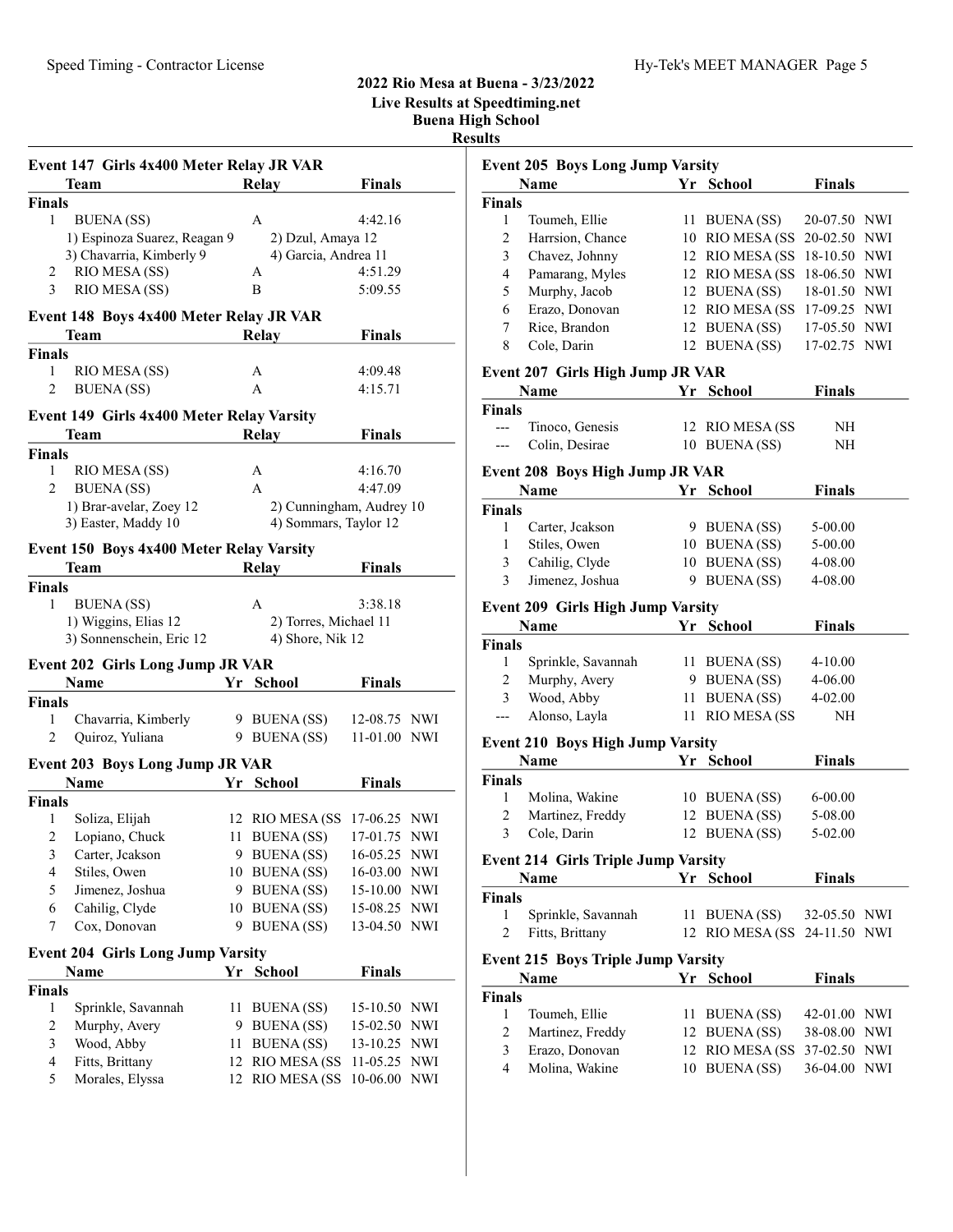## 2022 Rio Mesa at Buena - 3/23/2022 Live Results at Speedtiming.net Buena High School

Results

| <b>Event 217 Girls Shot Put JR VAR</b> |                       |    |                          |               |  |  |  |  |
|----------------------------------------|-----------------------|----|--------------------------|---------------|--|--|--|--|
| Name                                   |                       |    | <b>School</b><br>Yr      | <b>Finals</b> |  |  |  |  |
| <b>Finals</b>                          |                       |    |                          |               |  |  |  |  |
|                                        | Crist-Byrd, Laurenzie |    | 9 RIO MESA (SS 25-03.75  |               |  |  |  |  |
| 2                                      | Maquinalez, Kasey     | 9. | <b>BUENA</b> (SS)        | 24-05.00      |  |  |  |  |
| 3                                      | Hernandez, Gabriela   |    | 11 RIO MESA (SS 21-01.25 |               |  |  |  |  |
| 4                                      | Rivera, Mikaela       |    | 10 RIO MESA (SS 20-10.25 |               |  |  |  |  |
| 5                                      | Hernandez, Kenia      |    | 12 RIO MESA (SS 17-10.50 |               |  |  |  |  |
| 6                                      | Briscoe, Celeste      | 9. | <b>BUENA</b> (SS)        | 16-05.50      |  |  |  |  |
| 7                                      | Mabry, McKaila        | 9  | <b>BUENA</b> (SS)        | 14-03.50      |  |  |  |  |
| 8                                      | Martinez, Sami        | 10 | <b>BUENA</b> (SS)        | 13-04.00      |  |  |  |  |

## Event 218 Boys Shot Put JR VAR

|               | Name                 | Yr | <b>School</b>        | Finals   |
|---------------|----------------------|----|----------------------|----------|
| <b>Finals</b> |                      |    |                      |          |
| 1             | Ayala, Jerry         | 10 | <b>RIO MESA (SS)</b> | 37-06.25 |
| 2             | Reed, Jackson        | 10 | <b>RIO MESA (SS</b>  | 37-03.50 |
| 3             | Pastorius, Brenden   | 11 | RIO MESA (SS         | 36-08.00 |
| 4             | Martinez, Hector     | 10 | RIO MESA (SS         | 36-01.00 |
| 5             | Torres, Ben          | 9  | RIO MESA (SS         | 34-07.50 |
| 6             | Lemus, JaimeJesus    | 9  | RIO MESA (SS         | 32-11.00 |
| 7             | Lopez, Brandon       | 10 | RIO MESA (SS         | 32-10.00 |
| 8             | Nostitz, Brody       | 11 | RIO MESA (SS         | 31-10.50 |
| 9             | Grimshaw, Thomas     | 10 | RIO MESA (SS         | 31-04.50 |
| 10            | Elliott, Axel        | 11 | <b>RIO MESA (SS)</b> | 31-00.50 |
| 11            | Quintanilla, Anthony | 9  | RIO MESA (SS         | 30-05.00 |
| 11            | Hernandez, Marcus    | 9  | <b>RIO MESA (SS)</b> | 30-05.00 |
| 13            | Lira, Adrian         | 10 | RIO MESA (SS         | 28-05.00 |
| 14            | Romero, Aidan        | 9  | <b>RIO MESA (SS)</b> | 28-04.50 |
| 15            | Gonzalez, Jaden      | 9  | RIO MESA (SS         | 27-11.00 |
| 16            | Lopez, Joaquin       | 11 | RIO MESA (SS         | 26-01.00 |
| 17            | Alfaro, Daniel       | 10 | RIO MESA (SS         | 25-09.75 |
| 18            | Morales, Alexis      | 9  | RIO MESA (SS         | 23-09.25 |

#### Event 219 Girls Shot Put Varsity

|        | $\mathbf{L}$ vent $\mathbf{L}$ $\mathbf{L}$ on $\mathbf{L}$ shot i at various |    |                          |          |  |  |  |  |
|--------|-------------------------------------------------------------------------------|----|--------------------------|----------|--|--|--|--|
|        | Name                                                                          | Yr | <b>School</b>            | Finals   |  |  |  |  |
| Finals |                                                                               |    |                          |          |  |  |  |  |
| 1      | Robinson, Amya                                                                |    | 12 RIO MESA (SS 29-03.00 |          |  |  |  |  |
| 2      | Turrubiartes, Adrianna                                                        |    | 12 BUENA (SS)            | 27-08.75 |  |  |  |  |
| 3      | Bautista, Kalea                                                               |    | 10 RIO MESA (SS 27-02.00 |          |  |  |  |  |
| 4      | Miles-Martinez, Alana                                                         | 11 | <b>BUENA</b> (SS)        | 24-11.00 |  |  |  |  |
| 5      | Garcia, Malia                                                                 | 11 | RIO MESA (SS 24-07.50    |          |  |  |  |  |
| 6      | Engel, Sierra                                                                 |    | 10 BUENA (SS)            | 22-07.00 |  |  |  |  |
| 7      | Ramirez, Tatyana                                                              |    | 10 RIO MESA (SS)         | 17-06.25 |  |  |  |  |
|        | <b>Event 220 Boys Shot Put Varsity</b>                                        |    |                          |          |  |  |  |  |
|        | <b>Name</b>                                                                   | Yr | <b>School</b>            | Finals   |  |  |  |  |
| Finals |                                                                               |    |                          |          |  |  |  |  |
|        | Hoff, Payton                                                                  |    | 12 BUENA (SS)            | 40-03.00 |  |  |  |  |

| Morfin-Washington, Jaede 11 RIO MESA (SS 39-09.75<br>2<br>12 RIO MESA (SS 36-05.25<br>Romero, Ethan<br>3<br>12 RIO MESA (SS 36-00.00<br>Mora, Enrique<br>4<br>11 RIO MESA (SS 35-07.25<br>Alfaro, Julian<br>5.<br>11 RIO MESA (SS 34-08.00<br>Gonzalez, Adrian<br>6. | $12$ BUENA(SS) $40-03.00$ |
|----------------------------------------------------------------------------------------------------------------------------------------------------------------------------------------------------------------------------------------------------------------------|---------------------------|
|                                                                                                                                                                                                                                                                      |                           |
|                                                                                                                                                                                                                                                                      |                           |
|                                                                                                                                                                                                                                                                      |                           |
|                                                                                                                                                                                                                                                                      |                           |
|                                                                                                                                                                                                                                                                      |                           |

| 7                                          | Torres, Josh          |    | 12 BUENA (SS)       | 32-08.00      |  |  |  |  |
|--------------------------------------------|-----------------------|----|---------------------|---------------|--|--|--|--|
| 8                                          | Cox, Cameron          |    | 12 BUENA (SS)       | 30-08.50      |  |  |  |  |
| 9                                          | Martinez, Jaden       |    | 12 BUENA (SS)       | 30-06.25      |  |  |  |  |
| 10                                         | Fenlon, Konrad        | 11 | <b>RIO MESA (SS</b> | 29-09.00      |  |  |  |  |
| 11                                         | Guerrero Donovan, TJ  |    | 12 BUENA (SS)       | $3 - 10.00$   |  |  |  |  |
| <b>Event 222 Girls Discus Throw JR VAR</b> |                       |    |                     |               |  |  |  |  |
|                                            | Name                  | Yr | School              | <b>Finals</b> |  |  |  |  |
|                                            |                       |    |                     |               |  |  |  |  |
| <b>Finals</b>                              |                       |    |                     |               |  |  |  |  |
| 1                                          | Crist-Byrd, Laurenzie | 9  | <b>RIO MESA (SS</b> | $59-11$       |  |  |  |  |
| 2                                          | Hernandez, Gabriela   | 11 | <b>RIO MESA (SS</b> | 58-10         |  |  |  |  |
| 3                                          | Maquinalez, Kasey     | 9  | <b>BUENA</b> (SS)   | 55-08         |  |  |  |  |
| 4                                          | Hernandez, Kenia      |    | 12 RIO MESA (SS     | 54-04         |  |  |  |  |
| 5                                          | Rivera, Mikaela       | 10 | <b>RIO MESA (SS</b> | $43 - 00$     |  |  |  |  |
| 6                                          | Mabry, McKaila        | 9  | BUENA (SS)          | $30 - 03$     |  |  |  |  |

#### Event 223 Boys Discus Throw JR VAR

|                | Name                 | Yr | <b>School</b>       | Finals    |  |
|----------------|----------------------|----|---------------------|-----------|--|
| Finals         |                      |    |                     |           |  |
| 1              | Reed, Jackson        |    | 10 RIO MESA (SS     | 94-10     |  |
| 2              | Grimshaw, Thomas     | 10 | RIO MESA (SS        | 87-07     |  |
| 3              | Nostitz, Brody       | 11 | RIO MESA (SS        | 87-06     |  |
| $\overline{4}$ | Pastorius, Brenden   | 11 | RIO MESA (SS        | 86-08     |  |
| 5              | Elliott, Axel        | 11 | RIO MESA (SS        | $85 - 10$ |  |
| 6              | Torres, Ben          | 9  | RIO MESA (SS        | 74-05     |  |
| 7              | Gonzalez, Jaden      | 9  | <b>RIO MESA (SS</b> | 71-09     |  |
| 8              | Ayala, Jerry         | 10 | RIO MESA (SS        | 70-05     |  |
| 9              | Quintanilla, Anthony | 9  | RIO MESA (SS        | 69-05     |  |
| 10             | Martinez, Hector     | 10 | RIO MESA (SS        | 69-04     |  |
| 11             | Hernandez, Marcus    | 9  | RIO MESA (SS        | 66-02     |  |
| 12             | Morales, Alexis      | 9  | RIO MESA (SS        | 62-08     |  |
| 13             | Romero, Aidan        | 9  | RIO MESA (SS        | 61-06     |  |
| 14             | Lopez, Joaquin       | 11 | RIO MESA (SS        | 61-02     |  |
| 15             | Lopez, Brandon       | 10 | RIO MESA (SS        | 59-04     |  |
| 16             | Lira, Adrian         | 10 | RIO MESA (SS        | 57-05     |  |
| 17             | Lemus, JaimeJesus    | 9  | RIO MESA (SS        | 51-08     |  |
| 18             | Alfaro, Daniel       | 10 | <b>RIO MESA (SS</b> | 49-02     |  |

#### Event 224 Girls Discus Throw Varsity

| Name                                       |                        | Yr | School          | <b>Finals</b> |  |  |
|--------------------------------------------|------------------------|----|-----------------|---------------|--|--|
| <b>Finals</b>                              |                        |    |                 |               |  |  |
|                                            | Engel, Sierra          |    | 10 BUENA (SS)   | 85-00         |  |  |
| 2                                          | Bautista, Kalea        |    | 10 RIO MESA (SS | $75-03$       |  |  |
| 3                                          | Turrubiartes, Adrianna |    | 12 BUENA (SS)   | 69-04         |  |  |
| 4                                          | Ramirez, Tatyana       |    | 10 RIO MESA (SS | 68-07         |  |  |
| 5                                          | Garcia, Malia          |    | 11 RIO MESA (SS | 68-01         |  |  |
| 6                                          | Robinson, Amya         |    | 12 RIO MESA (SS | 67-02         |  |  |
| 7                                          | Miles-Martinez, Alana  |    | 11 BUENA (SS)   | 66-05         |  |  |
| <b>Event 225 Boys Discus Throw Varsity</b> |                        |    |                 |               |  |  |

|        | <b>Name</b>                               | Yr School     | <b>Finals</b> |
|--------|-------------------------------------------|---------------|---------------|
| Finals |                                           |               |               |
|        | Morfin-Washington, Jaede 11 RIO MESA (SS) |               | 141-03        |
|        | 2 Hoff, Payton                            | 12 BUENA (SS) | 124-00        |